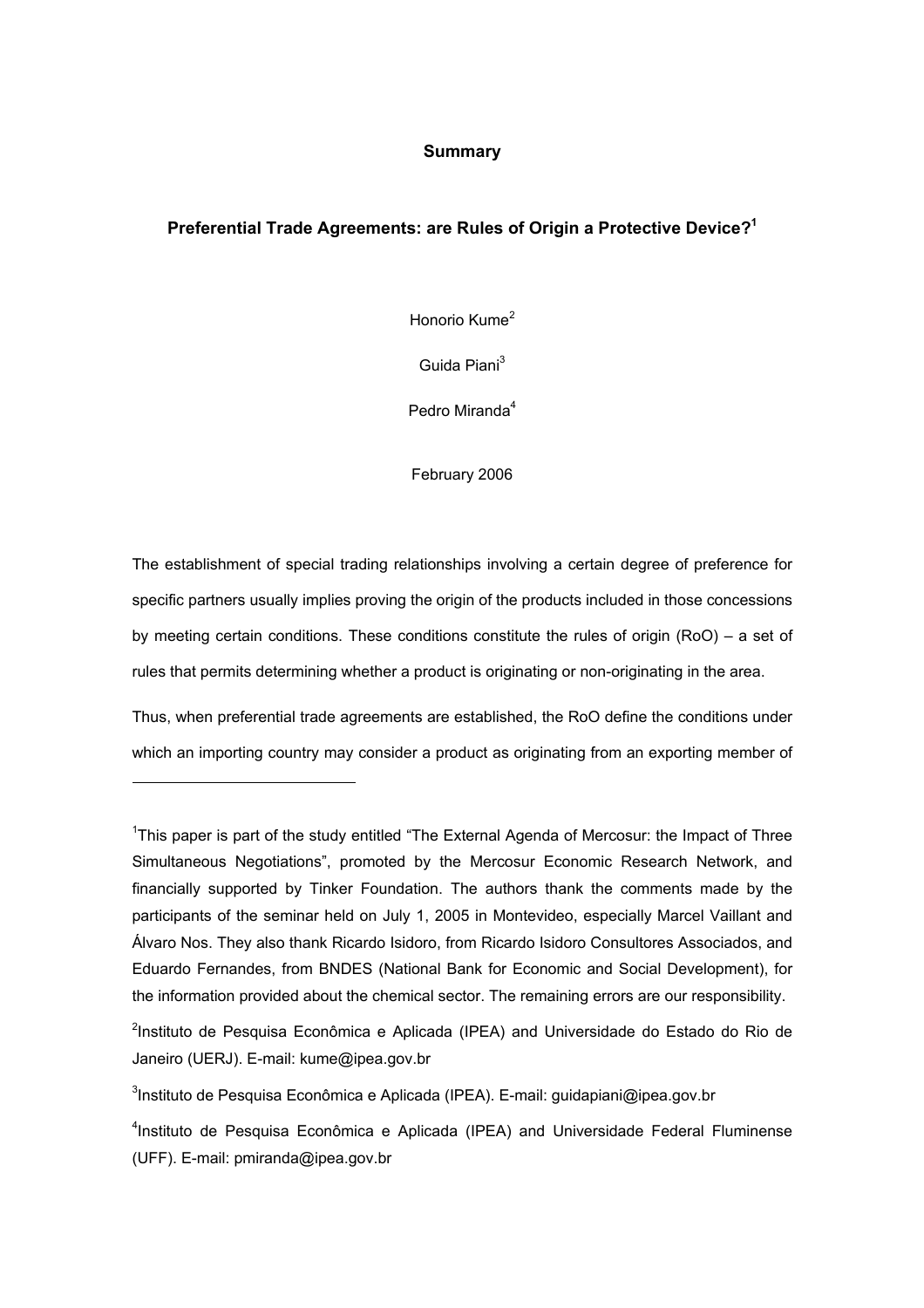the economic bloc and so is entitled to a special and discriminatory treatment in relation to other countries.

The disseminated use of discretionary RoO is justified by the growing formation of free trade (FTA) and preferential trade areas (PTA), in which member countries apply their own trade policies to third countries, including differentiated import tariff rates. In order to confer the special treatment only to the associated countries, it is necessary to prevent the transshipment of goods produced outside the bloc, through the exportation to the member partner that maintains the lowest tariffs.

In the case of a customs union, in which member countries share a common external tariff (CET), this transshipment of goods is ineffective, unless it takes place in a transition period in which different rates for specific products still prevail. This is the case of the Mercado Común del Sur (Mercosur), which, ten years after the implementation of the Treaty of Ouro Preto, remains as an imperfect customs union.

By assigning origin to products that benefit from concessions granted among PTAs, the RoO pave the way back from the process of globalization of productive processes. Nevertheless, the potential burden of their utilization should not be minimized.

First, RoO induce the firms in a PTA to use a greater and often more expensive amount of regional inputs, so that they can sell duty-free in the preferential market. This option diminishes the potential liberalizing effects of free trade: the high costs of intermediate goods affect the production of final goods, reducing their demand and afterwards the demand for local inputs.

Therefore, it is a mechanism that induces trade diversion. It is common knowledge that the magnitude of the diversion is directly proportional to the difference between the most-favorednation tariffs and the preferential tariffs. Thus, it is extremely important for such a difference to be as small as possible, which is easier to occur when the MFN tariffs are low.

The increase in the production costs is worsened by the burden of the administrative costs related to the certification of origin of the goods, which are imposed on the exporters and, in many times, on importers and on government agencies.

2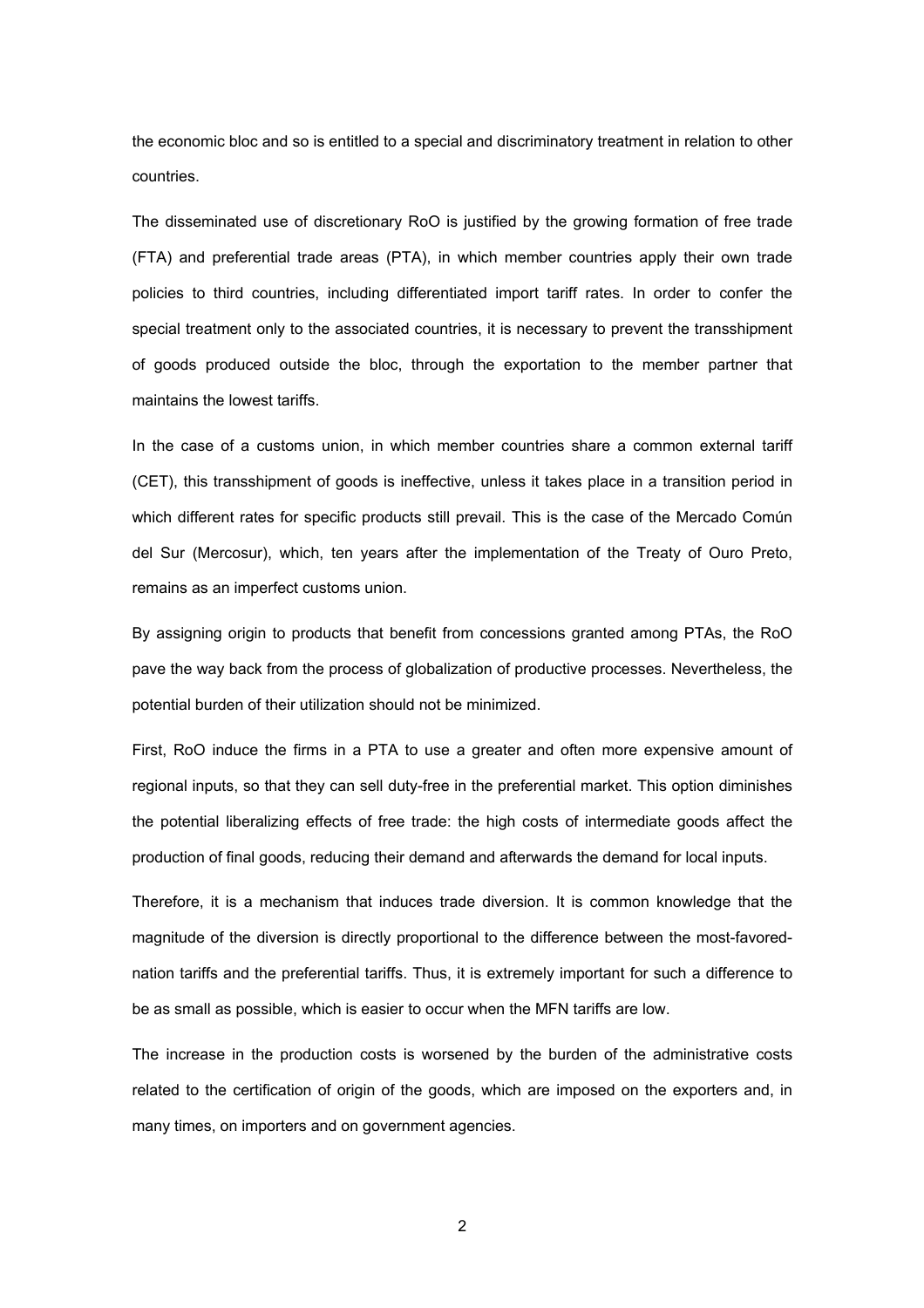Secondly, an extremely negative aspect consists on the possibility of using RoO as a "hidden protection" mechanism, replacing other trade and non-trade barriers, such as tariffs and quotas, which are increasingly criticized in multilateral foruns. As observed, the incidence of more stringent criteria for determining origin is more easily detected in sensitive sectors of developed countries, which often display the highest tariffs, such as agricultural products, processed food, textiles, clothing, and footwear. The results obtained reveal that preferential tariffs, granted unilaterally or in trade agreements, may be totally or partially neutralized by a growing number of requirements, which may combine various criteria to characterize a "substantial transformation" of a commodity.

This paper has two main objectives. The first one is to evaluate the possible restrictive effects of RoO regimes, through the comparison of three different trade agreements – namely, the Nafta, the European General System of Preference (EU-GSP) and Mercosur. As a second goal, it will be assessed the direct relationship between the role played by the RoO and that of the import tariff rate structure. As it will be investigated later on, more restrictive RoO may be reinforcing and even replacing tariff protection.

Recent studies evaluate the RoO regimes using a taxonomy based on the requirements contained in the protocols adopted by countries and economic blocs, such as the Nafta and the EU.

However, such a classification does not always reflect the level of requirement actually established for a product to be considered originating. Some examples illustrate certain shortcomings, which may lead to misinterpretations. In the Nafta, the requirement for a live animal to be considered originating is the change of chapter in the productive process. Since it is impossible to accomplish this requisite, the rule actually demands that the animal be wholly produced, i.e., born and raised in the territory of the preferential trade area. With regard to orange juice, the text also requires a change of chapter, but excludes the position, in which fresh oranges are classified. Thus, orange juice will be conferred origin only if it is wholly produced, which precludes its manufacture from the non-originating input (fresh oranges).

3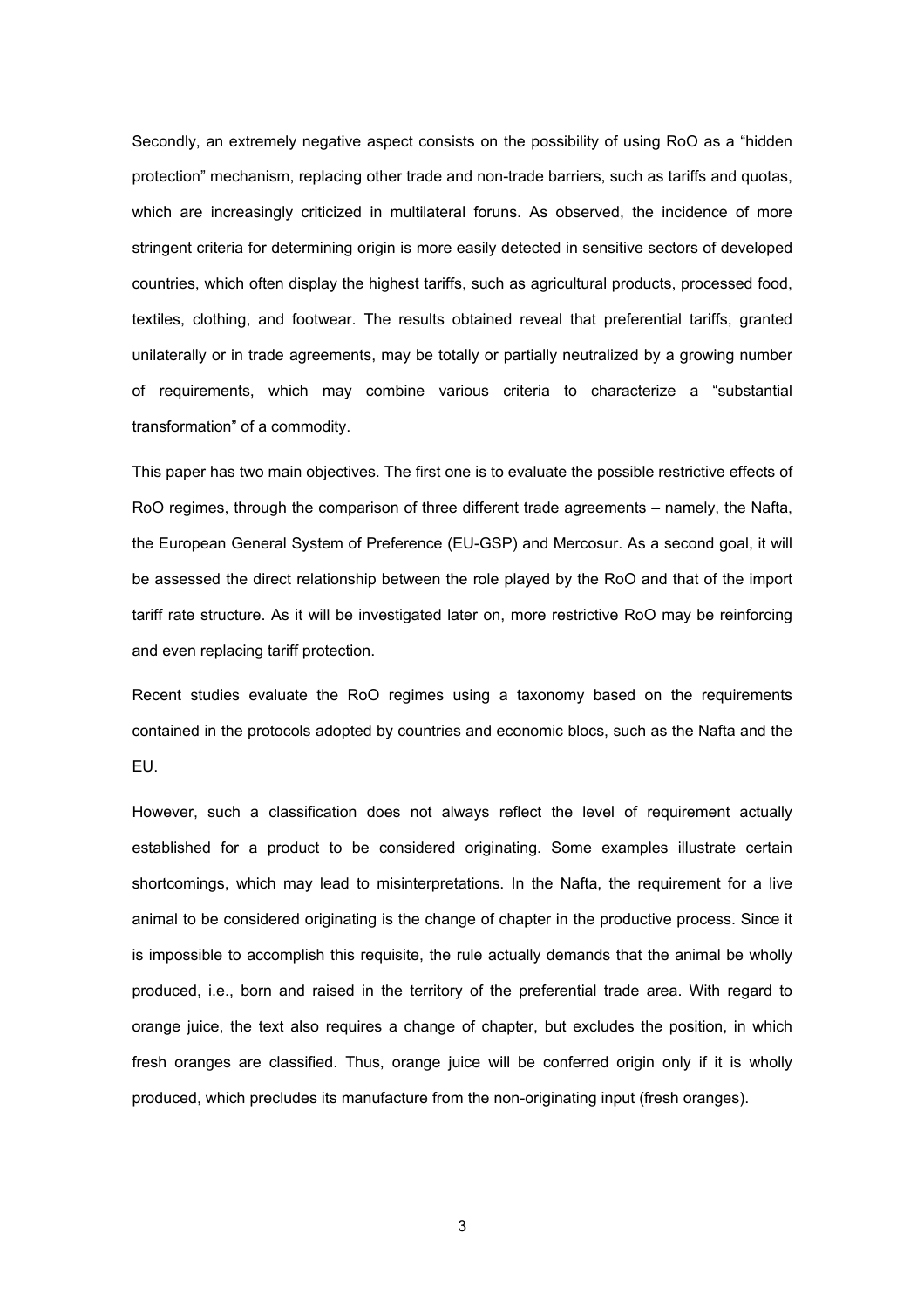In order to prevent this kind of problem, the usual requirements included in the analysis of the trade agreement texts were revised product by product. The reinterpretation of those requirements implied the RoO classification adopted in this paper.

When different rules were specified for the same product, allowing the exporter to make an option, the least restrictive one has always been chosen.

The results obtained for both EU-GSP and Nafta present a very similar pattern:

- a) there is a positive correlation between the degree of restrictiveness of the RoO and the tariff rate levels; for Nafta, the concentration of textile and apparel products with tariffs exceeding 10% and with the most restrictive levels of RoO suggest the proportions of the protection afforded to those industries. In the EU-GSP scheme this position is fulfilled mostly by the agricultural sector;
- b) the less stringent RoO include products such as machinery, equipment, tools and appliances, chemicals, among other manufactured products;
- c) the highest degrees of restrictiveness can be identified in textiles and clothing as well as agricultural and animal products and their derivatives, in the EU-GSP, whereas in the Nafta, most of the products consist of textile and clothing products; and
- d) in both regimes, the goods enjoying the maximum degree of restrictiveness in terms of RoO are the agricultural and animal products.

The results obtained for Mercosur are not strictly comparable to the previous ones, simply because the RoO are not so relevant. The lowest degree of restrictiveness of RoO are mostly related to chemicals, steel and other metal products, while the highest degree includes textile and clothing and agricultural products.

The configuration presented by Mercosur differs from that of the other blocs due to the fact that only a relatively small group of products does not share a common external tariff (mostly capital goods and information technology and telecommunications products). The need of real functional RoO does not in fact apply to the rest of the goods traded by the member-countries.

4